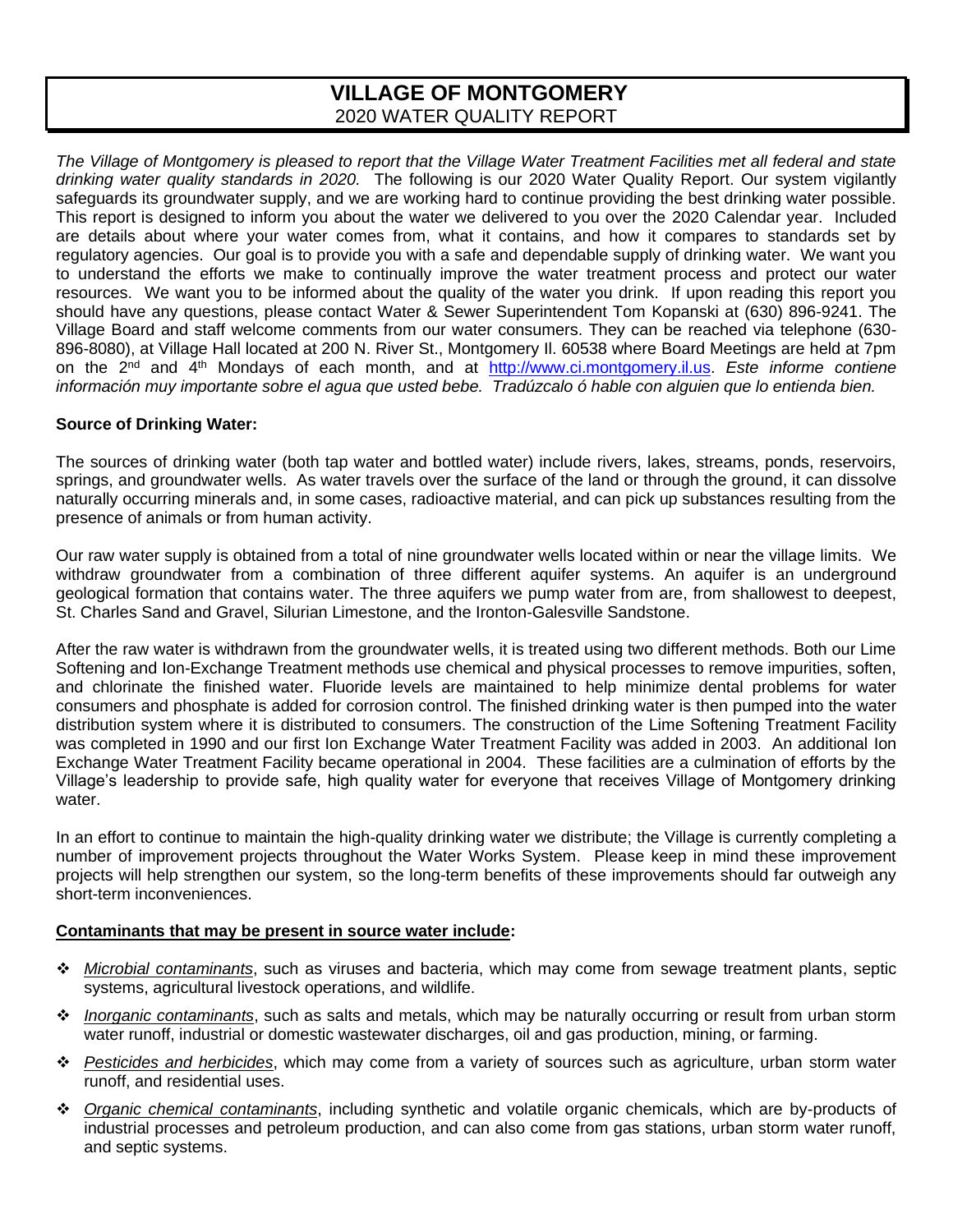❖ *Radioactive contaminants*, which may be naturally occurring or be the result of oil and gas production and mining activities.

Based upon Section 141.153(b) 2 of the CCR rule, community water supplies are required to report a summary of their source water susceptibility determination, which are compiled by the Illinois EPA. Please see page five of this document for the Village of Montgomery Source Water Assessment Availability Report.

Further information on our community water supply's source water assessment is available on the Illinois EPA web site at <http://www.epa.state.il.us/cgi-bin/wp/swap-fact-sheets.pl> or by calling the Groundwater Section of the Illinois EPA at 217-785-4787.

Drinking water, including bottled water, may reasonably be expected to contain at least small amounts of some contaminants. The presence of contaminants does not necessarily indicate that water poses a health risk. More information about contaminants and potential health effects can be obtained by calling the USEPA's Safe Drinking Water Hotline (1-800-426-4791).

In order to ensure tap water is safe to drink, USEPA prescribes regulations that limit the amount of certain contaminants in water provided by public water systems. Food and Drug Administration (FDA) regulations establish limits for contaminants in bottled water, which must provide the same protection for public health.

If present, elevated levels of lead can cause serious health problems, especially for pregnant women and young children. Lead in drinking water is primarily from materials and components associated with service lines and home plumbing. The Village of Montgomery is responsible for providing high quality drinking water but cannot control the variety of materials used in plumbing components. When your water has been sitting for several hours, you can minimize the potential for lead exposure by flushing your tap for 30 seconds to 2 minutes before using water for drinking or cooking. If you are concerned about lead in your drinking water, you may wish to have your water tested. Information on lead in drinking water, testing methods, and steps you can take to minimize exposure is available from the Safe Drinking Water Hotline or at [http://www.epa.gov/safewater/lead.](http://www.epa.gov/safewater/lead)

Some people may be more vulnerable to contaminants in drinking water than the general population. Immunocompromised persons such as persons with cancer undergoing chemotherapy, persons who have undergone organ transplants, people with HIV/AIDS or other immune system disorders, some elderly, and infants can be particularly at risk from infections. These people should seek advice about drinking water from their health care providers. USEPA/CDC guidelines on appropriate means to lessen the risk of infection by Cryptosporidium and other microbial contaminants are available from the USEPA's Safe Drinking Water Hotline (1-800-426-4791).

### **Water Quality Test Results**

**Definitions:** The following tables contain scientific terms and measures, some of which may require explanation. **Avg:** Regulatory compliance with some MCLs are based on a running annual average of monthly samples. **Action Level (AL):** The concentration of a contaminant that triggers treatment or other required actions by the water supply.

**Level 1 Assessment:** A Level 1 assessment is a study of the water system to identify potential problems and determine (if possible) why total coliform bacteria have been found in the water system.

**Level 2 Assessment:** A Level 2 Assessment is a very detailed study of the water system to identify potential problems and determine (if possible) why an E. coli MCL violation has occurred and/or why total coliform bacteria have been found in our water system on multiple occasions.

**Maximum Contaminant Level (MCL):** the highest level of a contaminant that is allowed in drinking water. MCLs are set as close to the Maximum Contaminant Level Goal as feasible using the best available treatment technology. **Maximum Contaminant Level Goal (MCLG):** The level of a contaminant in drinking water below which there is no known or expected risk to health. MCLGs allow for a margin of safety.

**Maximum Residual Disinfectant level (MRDL):** The highest level of a drinking water disinfectant allowed in drinking water. There is convincing evidence that addition of a disinfectant is necessary for control of microbial contaminants.

**Maximum Residual Disinfectant Level Goal (MRDLG):** The level of a drinking water disinfectant below which there is no known or expected risk to health. MRDLGs do not reflect the benefits of the use of disinfectants to control microbial contaminants.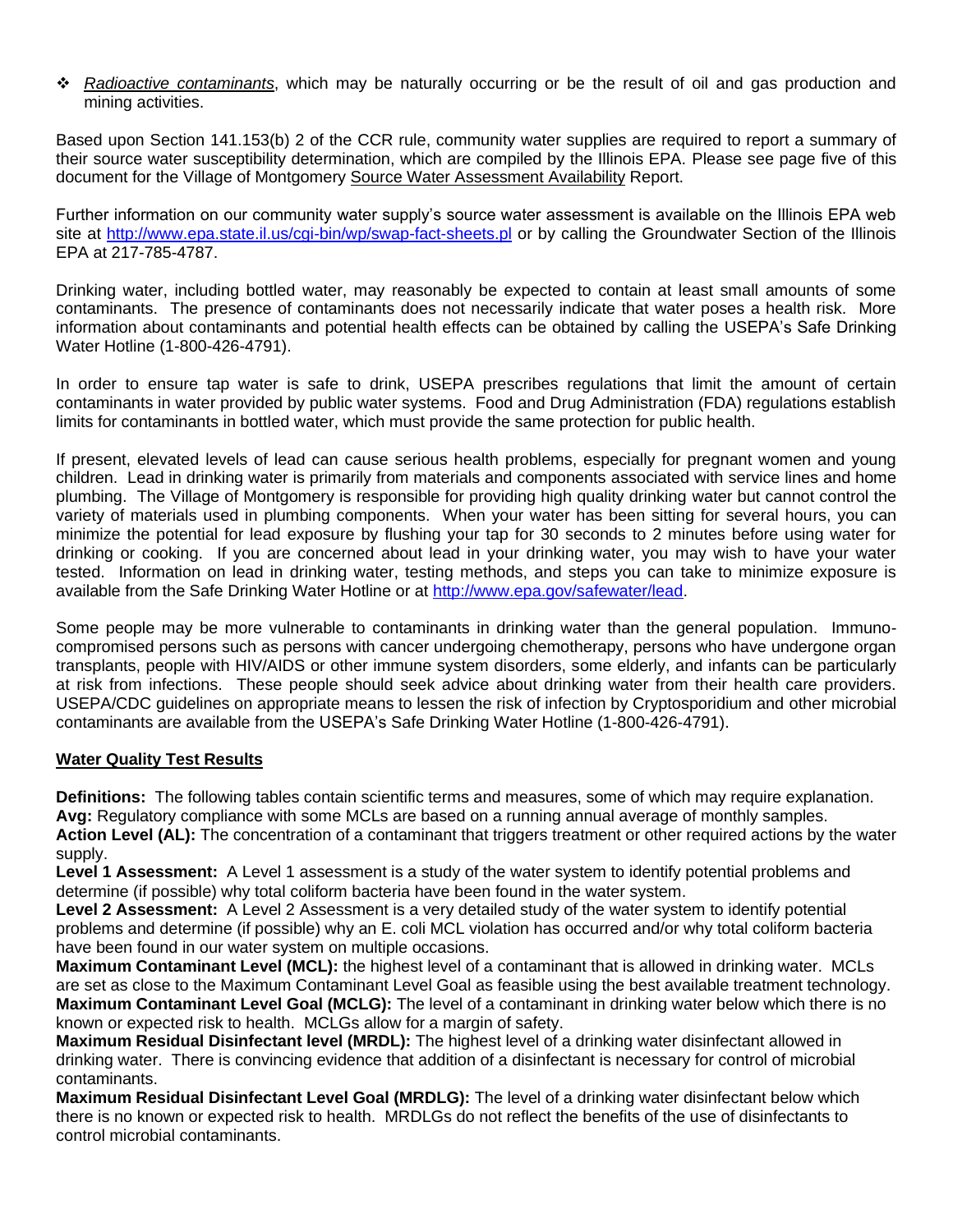**mrem:** millirems per year (a measure of radiation absorbed by the body)

**ppm:** milligrams per liter or parts per million—or one ounce in 7,350 gallons of water.

**ppb:** micrograms per liter or parts per billion—or one ounce in 7,350,000 gallons of water.

**pCi/L:** picocuries per liter; a measure of radioactivity.

**Treatment Technique or TT:** A required process intended to reduce the level of a contaminant in drinking water. **N/A:** Not Applicable.

| <u>Lead &amp;</u><br>Copper | <u>Date</u><br><b>Sampled</b> | <b>MCLG</b> | Action<br><u>Level</u><br>(AL) | 90 <sup>th</sup><br><b>Percentile</b> | #<br><b>Sites</b><br>Over<br>AL | <b>Units</b> | <b>Violation</b> | <b>Likely Source of Contamination</b>                                                                        |
|-----------------------------|-------------------------------|-------------|--------------------------------|---------------------------------------|---------------------------------|--------------|------------------|--------------------------------------------------------------------------------------------------------------|
| Copper                      | 2020                          | 1.3         | 1.3                            | 0.33                                  | 0                               | ppm          | No               | Erosion of natural deposits; Leaching<br>from wood preservatives; Corrosion of<br>household plumbing systems |
| Lead                        | 2020                          |             | 15                             | < 1.0                                 | 0                               | ppb          | No               | Corrosion of household plumbing<br>systems; Erosion of natural deposits.                                     |

#### **Regulated Contaminants**

| <b>Disinfectants and</b><br><b>Disinfection By-</b><br><b>Products</b> | <b>Collection</b><br><b>Date</b> | <b>Highest</b><br>Level<br><b>Detected</b>                                       | Range<br>of<br>Levels<br><b>Detected</b>                    | <b>MCLG</b>                             | <b>MCL</b>    | <b>Units</b>                                                                          | <b>Violation</b> | <b>Likely Source of</b><br><b>Contamination</b>                                                                     |
|------------------------------------------------------------------------|----------------------------------|----------------------------------------------------------------------------------|-------------------------------------------------------------|-----------------------------------------|---------------|---------------------------------------------------------------------------------------|------------------|---------------------------------------------------------------------------------------------------------------------|
| Chlorine                                                               | 12/31/2020                       | 1.1                                                                              | $0.9 - 1.1$                                                 | $MRDLG =$<br>4                          | $MRDL =$<br>4 | ppm                                                                                   | <b>No</b>        | Water additive used<br>to control microbes.                                                                         |
| Haloacetic Acids<br>(HAA5)                                             | 2020                             | 1.29                                                                             | $0 - 1.29$                                                  | No goal<br>for the<br>total             | 60            | ppb                                                                                   | No               | By-product of<br>drinking water<br>disinfection.                                                                    |
| <b>Total Trihalomethanes</b><br>(TTHM)                                 | 2020                             | 20                                                                               | $5.32 -$<br>19.66                                           | No goal<br>for the<br>total             | 80            | ppb                                                                                   | <b>No</b>        | By-product of<br>drinking water<br>disinfection.                                                                    |
| <b>Bacteriological</b>                                                 | <b>MCLG</b>                      | <b>Total</b><br><b>Coliform</b><br><b>Maximum</b><br><b>Contaminant</b><br>Level | <b>Highest</b><br>No. of<br><b>Positive</b><br><b>Total</b> | <b>Fecal Coliform or</b><br>E. Coli MCL |               | <b>Total</b><br>$\overline{N}$ o. of<br>Positive<br><b>Sample</b><br><b>Violation</b> | <b>Violation</b> | <b>Likely Source</b><br><b>Contaminant</b>                                                                          |
| Coliform                                                               | $\Omega$                         | $\Omega$                                                                         | $\mathbf 0$                                                 | $\Omega$                                |               | 0                                                                                     | <b>No</b>        | Naturally present<br>in the<br>environment                                                                          |
| <b>Inorganic</b><br><b>Contaminants</b>                                | <b>Collection</b><br>Date        | <b>Highest</b><br>Level<br><b>Detected</b>                                       | Range<br>$\Omega$<br>Levels<br><b>Detected</b>              | <b>MCLG</b>                             | <b>MCL</b>    | <b>Units</b>                                                                          | <b>Violation</b> | <b>Likely Source of</b><br><b>Contamination</b>                                                                     |
| Arsenic                                                                | 2018                             | 2.68                                                                             | $2.68 -$<br>2.68                                            | $\Omega$                                | 10            | ppb                                                                                   | No               | Erosion of natural<br>deposits; Runoff<br>from orchards:<br>Runoff from glass<br>and electronic<br>production waste |
| <b>Barium</b>                                                          | 2018                             | .0454                                                                            | $0 - .0454$                                                 | $\overline{2}$                          | 2             | ppm                                                                                   | No               | Discharge of drilling<br>wastes; discharge<br>from metal<br>refineries; erosion<br>of natural deposits              |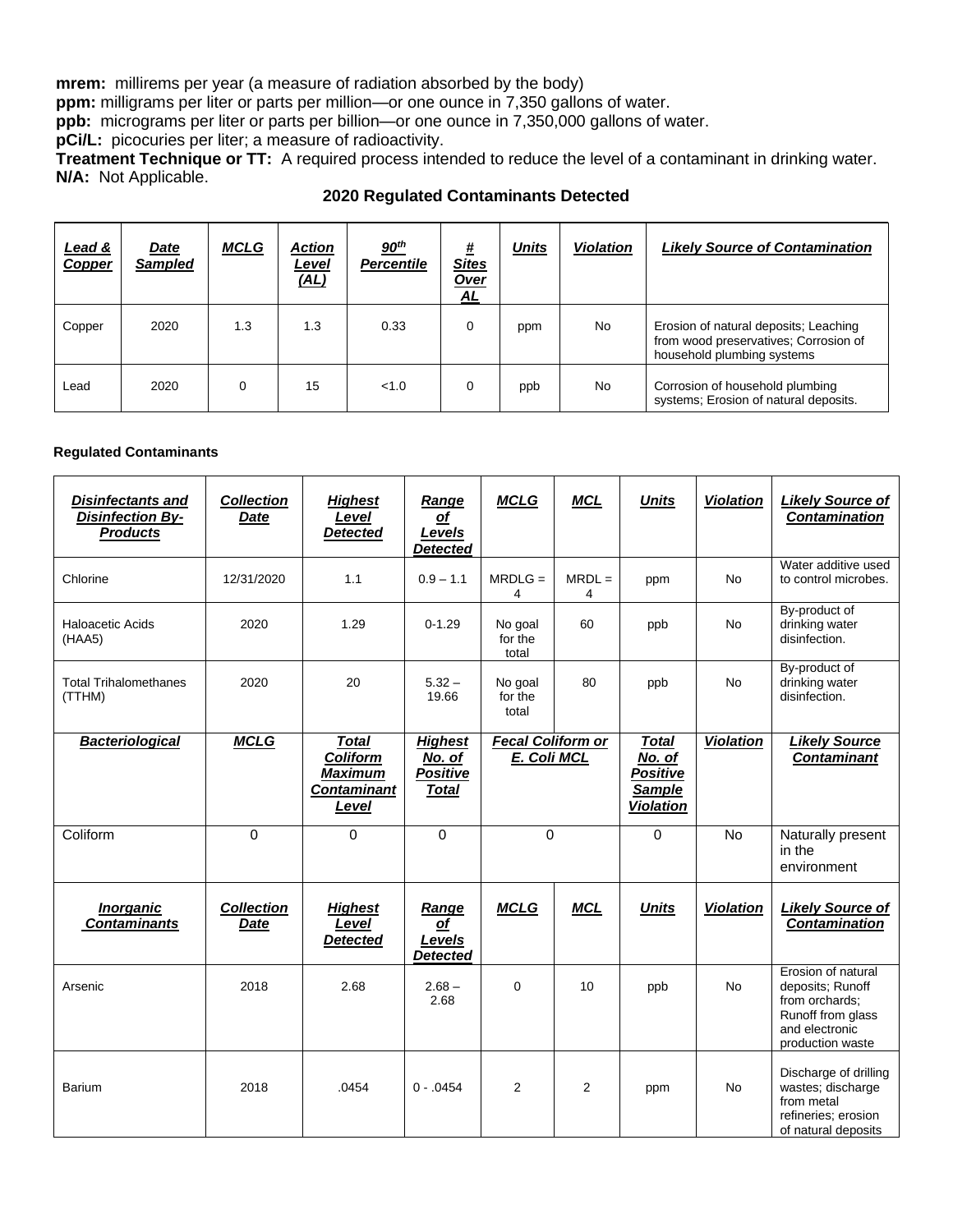| Fluoride                                       | 2018                             | 1.16                                       | $1.16 -$<br>1.16                                | 4           | 4.0            | ppm          | No               | Erosion of natural<br>deposits; water<br>additive which<br>promotes strong<br>teeth; discharge<br>from fertilizer and<br>aluminum factories.           |
|------------------------------------------------|----------------------------------|--------------------------------------------|-------------------------------------------------|-------------|----------------|--------------|------------------|--------------------------------------------------------------------------------------------------------------------------------------------------------|
| Iron                                           | 2018                             | .0611                                      | $0 - .0611$                                     |             | 1.0            | ppm          | No               |                                                                                                                                                        |
| Nitrate (measured as<br>Nitrogen)              | 2020                             | 1                                          | $0 - 0.5$                                       | 10          | 10             | ppm          | No               | Runoff from<br>fertilizer use;<br>leaching from<br>septic tanks,<br>sewage; erosion of<br>natural deposits.                                            |
| *Sodium                                        | 2018                             | 120                                        | $120 - 120$                                     | $\star$     | $\star$        | ppm          | No               | Erosion from<br>naturally occurring<br>deposits; used in<br>water softener<br>regeneration.                                                            |
| Zinc                                           | 2018                             | .323                                       | $0 - .323$                                      | 5           | 5              | ppm          | No               | This contaminant is<br>not currently<br>regulated by the<br>USEPA. However,<br>the State regulates.<br>Naturally occurring;<br>discharge from<br>metal |
|                                                |                                  |                                            |                                                 |             |                |              |                  |                                                                                                                                                        |
| Radioactive<br><b>Contaminants</b>             | <b>Collection</b><br>Date        | <b>Highest</b><br>Level<br><b>Detected</b> | <b>Range</b><br>of<br>Levels<br><b>Detected</b> | <b>MCLG</b> | <b>MCL</b>     | <b>Units</b> | <b>Violation</b> | <b>Likely Source of</b><br><b>Contamination</b>                                                                                                        |
| <b>Combined Radium</b><br>226/228              | 2020                             | 4                                          | $0.649 -$<br>4.39                               | 0           | 5              | pCi/L        | No               | Erosion of natural<br>deposits.                                                                                                                        |
| Gross alpha excluding<br>Radon and Uranium     | 2020                             | 11                                         | $0 - 11.2$                                      | 0           | 15             | pCi/L        | No               | Erosion of natural<br>deposits.                                                                                                                        |
| <b>Volatile Organic</b><br><b>Contaminants</b> | <b>Collection</b><br><b>Date</b> | <b>Highest</b><br>Level<br><b>Detected</b> | Range<br>$\Omega$<br>Levels<br><b>Detected</b>  | <b>MCLG</b> | <b>MCL</b>     | <b>Units</b> | <b>Violation</b> | <b>Likely Source of</b><br><b>Contamination</b>                                                                                                        |
| Vinyl Chloride                                 | 2020                             | $\mathbf{1}$                               | $0 - 1.0$                                       | 0           | $\overline{c}$ | ppb          | No               | Leaching from PVC<br>piping; discharge<br>from plastics<br>factories                                                                                   |

**\*There is not a state or federal MCL for sodium. Monitoring is required to provide information to consumers and health officials that are concerned about sodium intake due to dietary precautions. If you are on a sodium-restricted diet, you should consult a physician about this level of sodium in the water.**

**Note: The state requires monitoring of certain contaminants less than once per year because the concentrations of these contaminants do not change frequently. Therefore, some of this data may be more than one year old.**